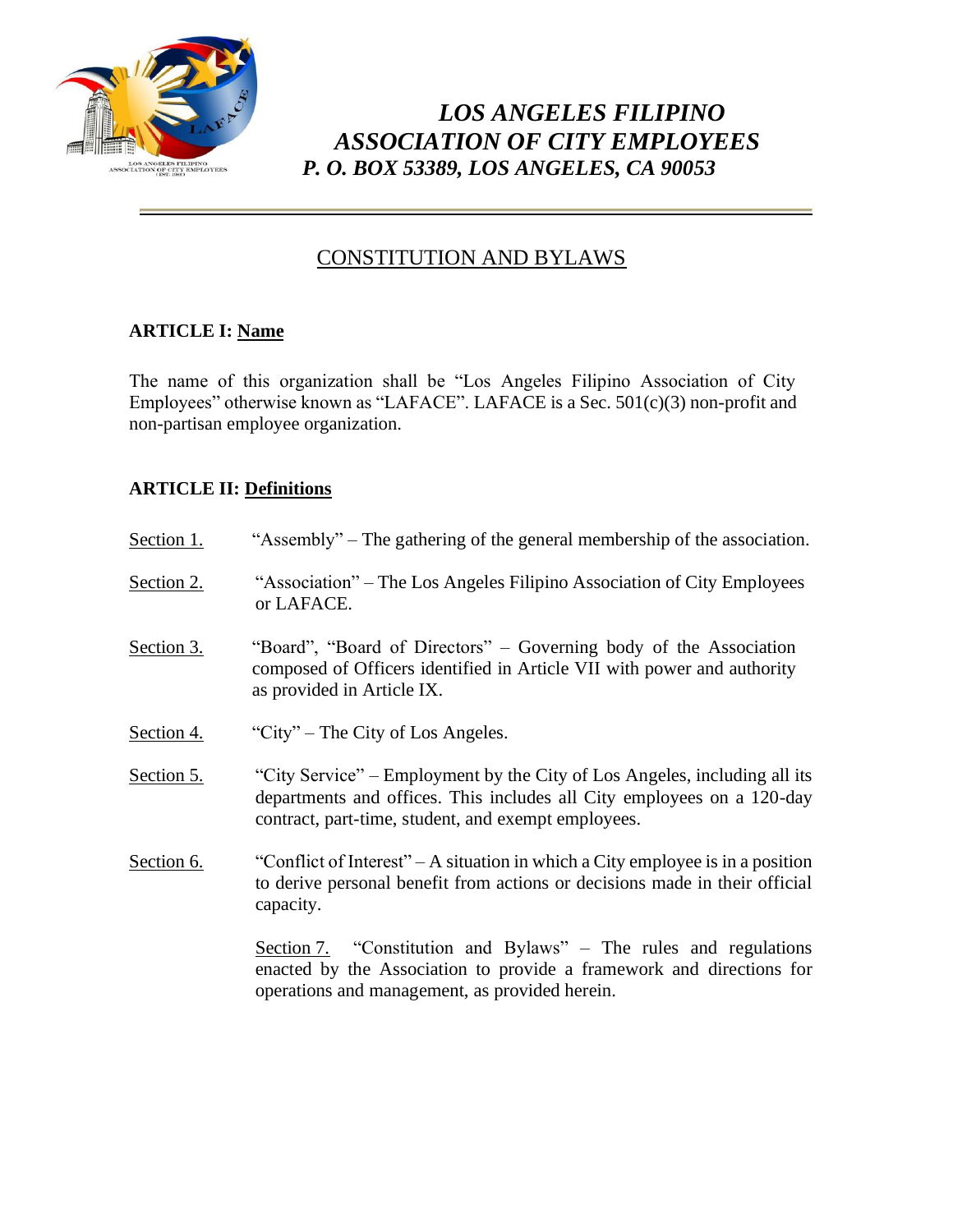| Section 8.  | "Discrimination" – Any employment practice based on non-job related<br>factors resulting in unequal treatment of individuals or groups as identified<br>in the City's Equal Employment Opportunities policy. |
|-------------|--------------------------------------------------------------------------------------------------------------------------------------------------------------------------------------------------------------|
| Section 9.  | "Filipino" – Any person of Filipino ancestry or who identifies as Filipino.                                                                                                                                  |
| Section 10. | "Member" – An applicant approved for membership in the Association<br>according to this Constitution and Bylaws.                                                                                             |
| Section 11. | "Member in Good Standing" – A Regular Member who is not delinquent<br>in payment of dues; qualified to vote; or not dismissed or suspended from<br>membership in the Association according to these By-Laws. |
| Section 12. | "Officer" – Any member of the Board.                                                                                                                                                                         |
| Section 13. | "Partisan Politics" – Any activity which supports a certain political party,<br>faction, cause, or candidate seeking or currently holding public office.                                                     |
| Section 14. | "Retiree" – A person who has retired from City Service.                                                                                                                                                      |
|             | Section 15. "Retiree Member Officer" – A member who retired from City                                                                                                                                        |

#### **ARTICLE III: Statement of Policies**

service appointed by the Board.

In pursuing its goals and objectives in the conduct of its affairs, the Association shall be guided by the following basic principles and policies:

- Section1. The Association shall promote the economic, social, cultural, and educational advancement of Filipinos in City service and extend assistance to any community organization with the same goals and objectives.
- Section 2. The Association shall foster the advancement of Filipinos and other minorities in City service.

#### **ARTICLE IV: Objectives**

The objectives of this Association are as follows:

Section 1. To assist Regular Members and members of the Filipino community in seeking City employment and promotion in City service.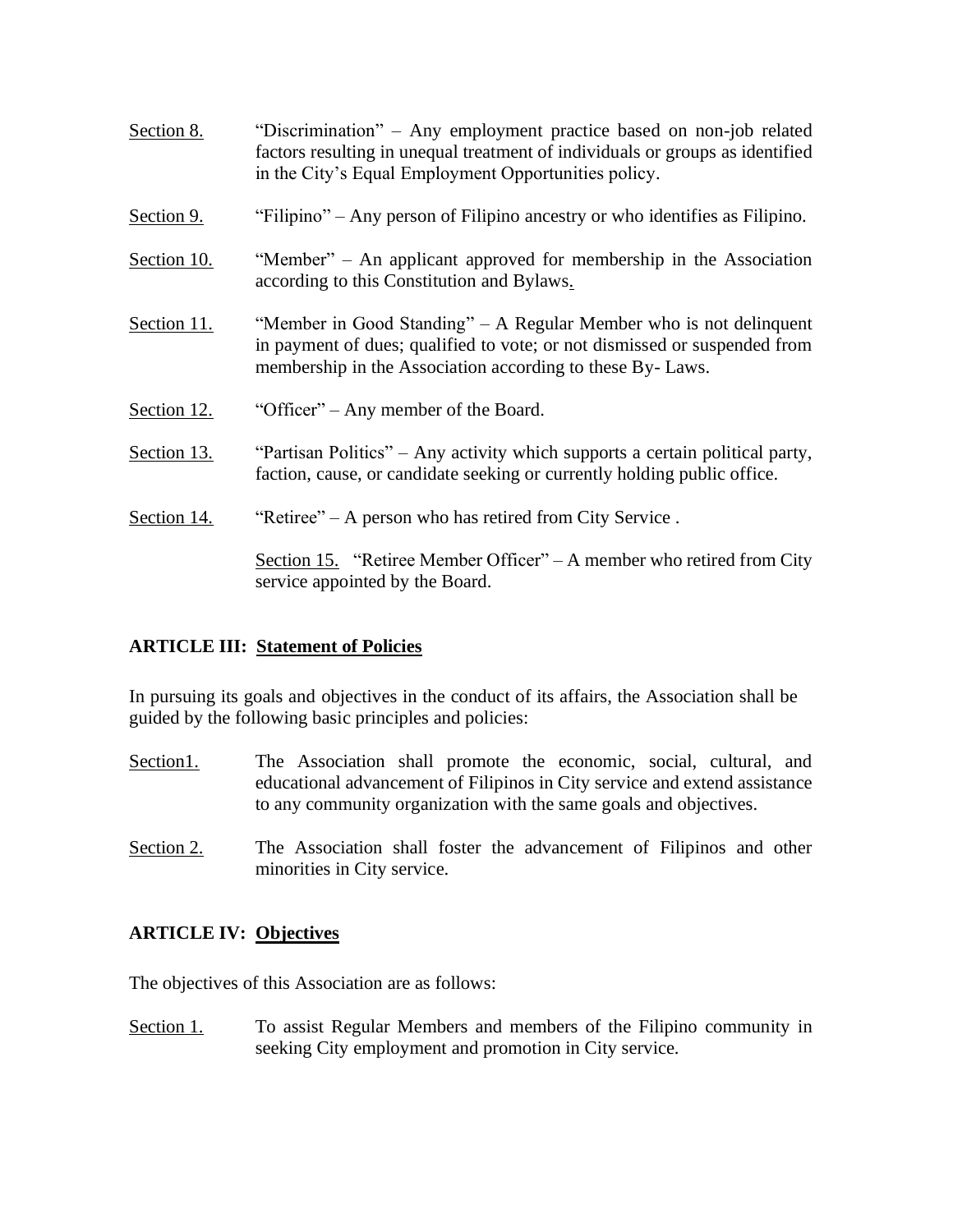- Section 2. To enhance the general advancement of our Members in City Service.
- Section 3. To cooperate with other City employee groups in promoting equal employment opportunities in the City.
- Section 4. To disseminate news and information that are of interest and/or beneficial to Members.
- Section 5. To promote the economic, educational, social, and cultural advancement of Filipinos in the community.

#### **ARTICLE V: Membership**

- Section 1. The membership of the Association shall be composed of the following:
	- A. Regular
	- B. Honorary
	- C. Retiree
- Section 2. Regular Members shall be those who are currently in City service, whose membership applications have been approved by the Board, and whose annual membership dues are not delinquent.
- Section 3. Honorary Members are individuals whom the Board has approved for membership in the Association due to their respective positions in the community, their outstanding concern and involvement in the objectives and activities of the Association, or their advocacy in the advancement of minorities in City service.
- Section 4. Retiree Members are those who have retired from City service, whose membership applications have been approved by the Board, and whose annual membership dues are not delinquent.
- Section 5. Only Regular Members in good standing are qualified to vote and hold any elective office in the Association. Regular Members, who have paid their annual membership dues, are qualified to run for elected office in the Association.
- Section 6. The Board, upon a majority vote, may expel any Member for the following reasons:
	- a. Non-payment of dues
	- b. Conviction of any felony, or any other crime involving moral turpitude
	- c. Committed any act deemed to be inimical to the best interest of the Association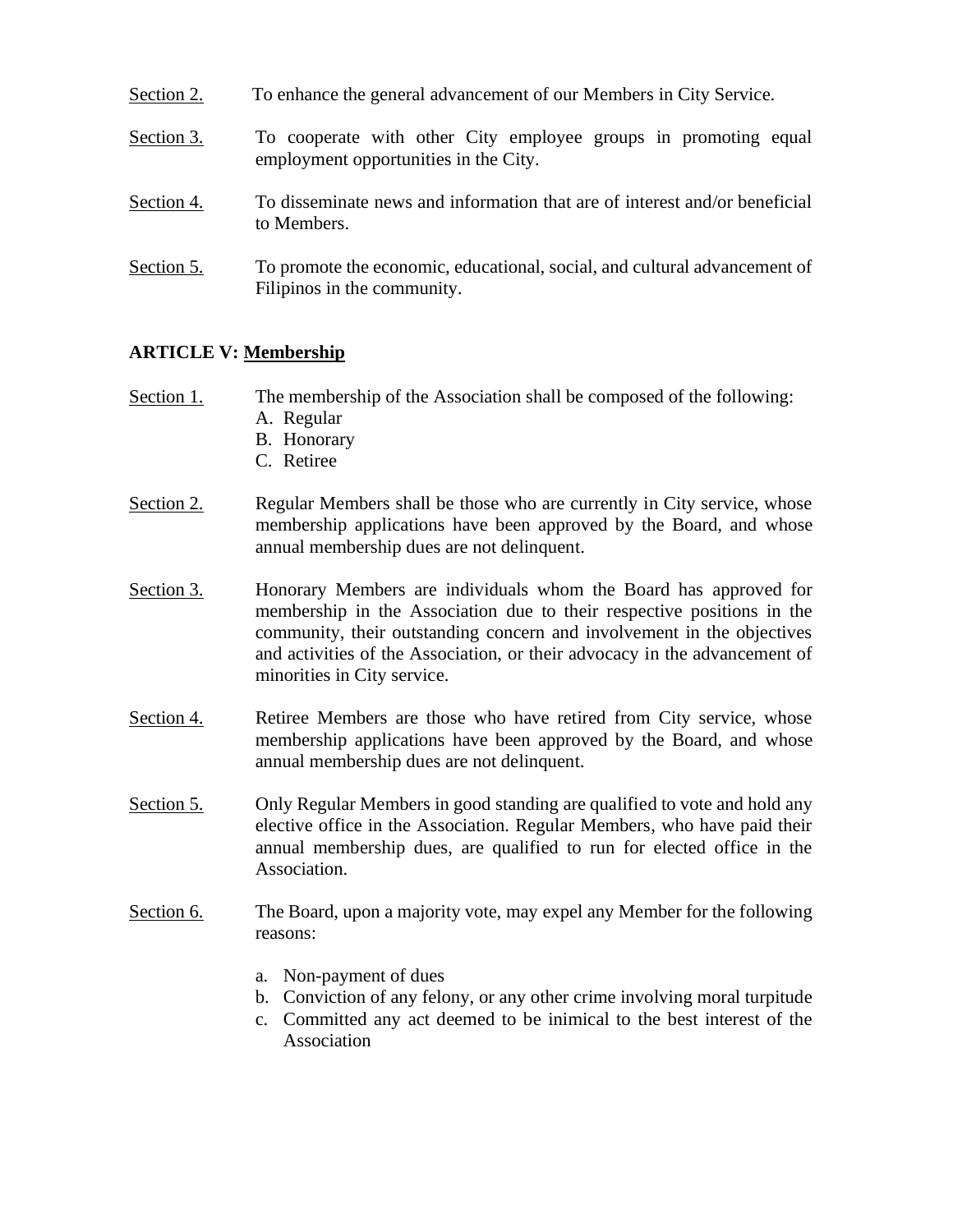#### **ARTICLE VI: Membership Dues**

- Section 1. Regular and Retiree Members shall pay annual membership dues in an amount established by the Board and approved by a majority vote of the general membership.
- Section 2. Membership dues are considered paid when the Treasurer certifies the official list of members.

#### **ARTICLE VII: Officers**

- Section 1. The Board shall be comprised of the following Officers, each of whom shall be elected every two years:
	- a. President
	- b. First Vice-President
	- c. Second Vice-President
	- d. Third Vice-President
	- e. Treasurer
	- f. Assistant Treasurer
	- g. Recording Secretary
	- h. Corresponding Secretary
	- i. Auditor
	- j. Public Relations Officer
	- k. Retiree Member Officer
- Section 2. The Board shall appoint additional Officers as necessary. The total number of officers shall be an odd number at all times.
- Section 3. Board members who retire from the City during their terms of office may serve out the rest of their terms in their respective offices.
- Section 4. The Board may expel any Officer, upon a showing of good cause, following authorization by a two-thirds (2/3) vote of the Board.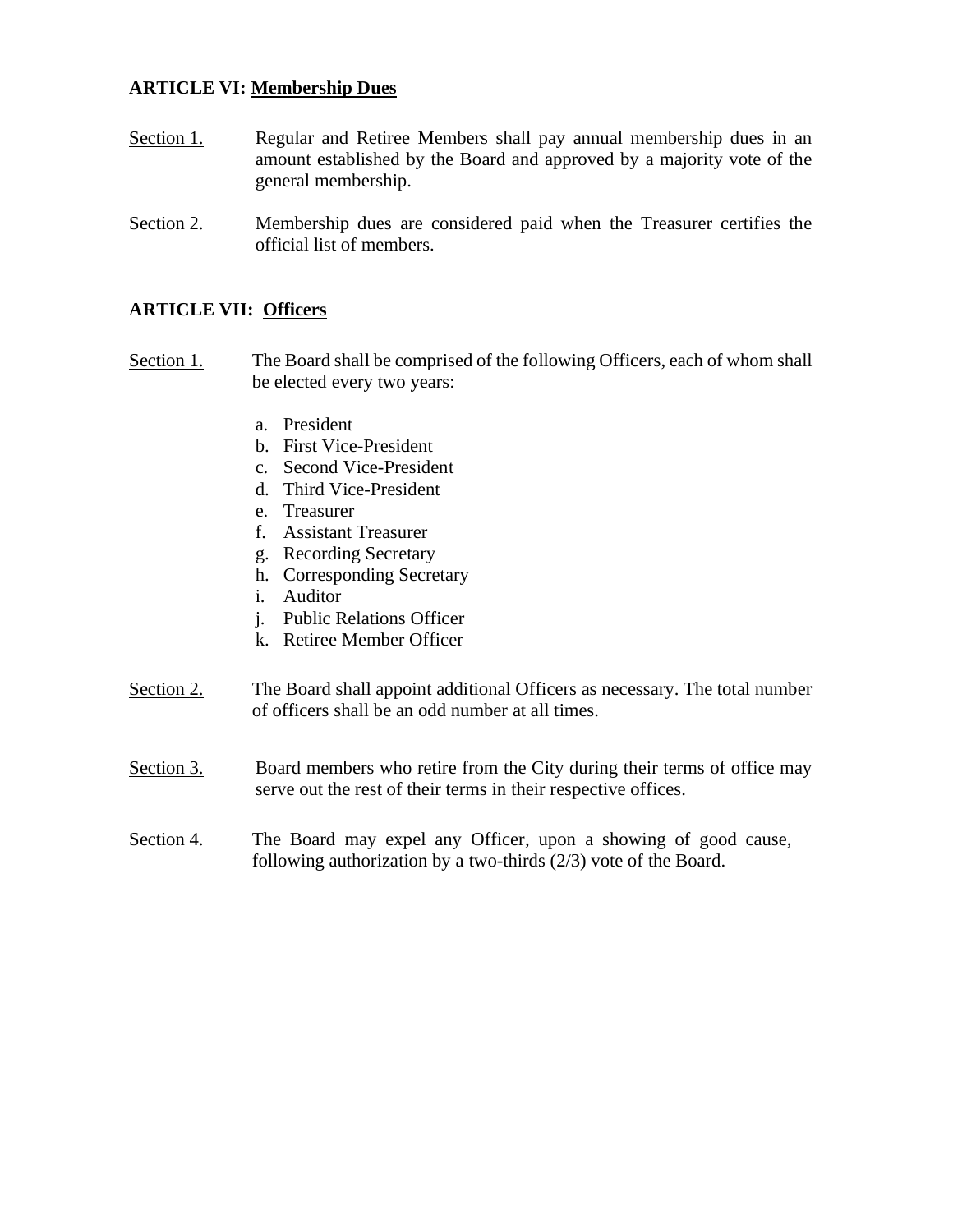#### Section 5. The duties of the Officers shall be as follows:

a. President – Presides at all meetings; serves as chairperson of the Board; represents the Association at official functions; conducts the business affairs of the Association; coordinates the work of Board and Association committee chairpersons; serves as official spokesperson for LAFACE; signs Association checks; and approves the agenda for all Association meetings. The President may delegate any of these duties as needed.

b. Vice-Presidents – Assist the President in any Association matters or business; sign Association checks; develop an annual budget of the Association; reviews the estimates of Association income and expenditures; investigates any complaint of impropriety in the handling of Association funds or properties and recommend to the Board appropriate action thereon; raise funds to stabilize the financial position of the Association; and act as President in the absence or incapacity of the President, in the order of rank.

c. Treasurer – Safeguards Association funds and property; disburses Association funds as directed by the Board in accordance with this Constitution and Bylaws; issues receipts for all Association income; signs Association checks; prepares and submits monthly and ad hoc financial reports to the Board; and provides financial records to the Auditor at the end of the fiscal year or as needed.

d. Assistant Treasurer – Assists the Treasurer in the performance of his/her duties and assumes all Treasurer responsibilities in the absence or incapacity of the Treasurer.

e. Recording Secretary - Prepares and presents minutes for all meetings for Board approval; certifies minutes following Board approval; provides certified minutes to the Public Relations Officer for posting on the official LAFACE website; and assists the Corresponding Secretary as needed.

f. Corresponding Secretary – Prepares all Association correspondence; assists the President in coordinating Board and general membership meetings; prepares meeting agendas; and sends meeting notices; and assists the Recording Secretary as needed.

g. Auditor – Conducts periodic audits of the Association's financial records; submits reports to the Board as necessary; prepares annual and ad hoc audit reports.

h. Public Relations Officer - Coordinates all public relations activities of the Association at the direction of the Board or the President; advises the Board or the President on public relations matters; and acts as the Association's social media coordinator, editor-in-chief of the Association's newsletter and the Webmaster of the official LAFACE website.

i. Retiree Member Officer - Recruits retiree members to join, participate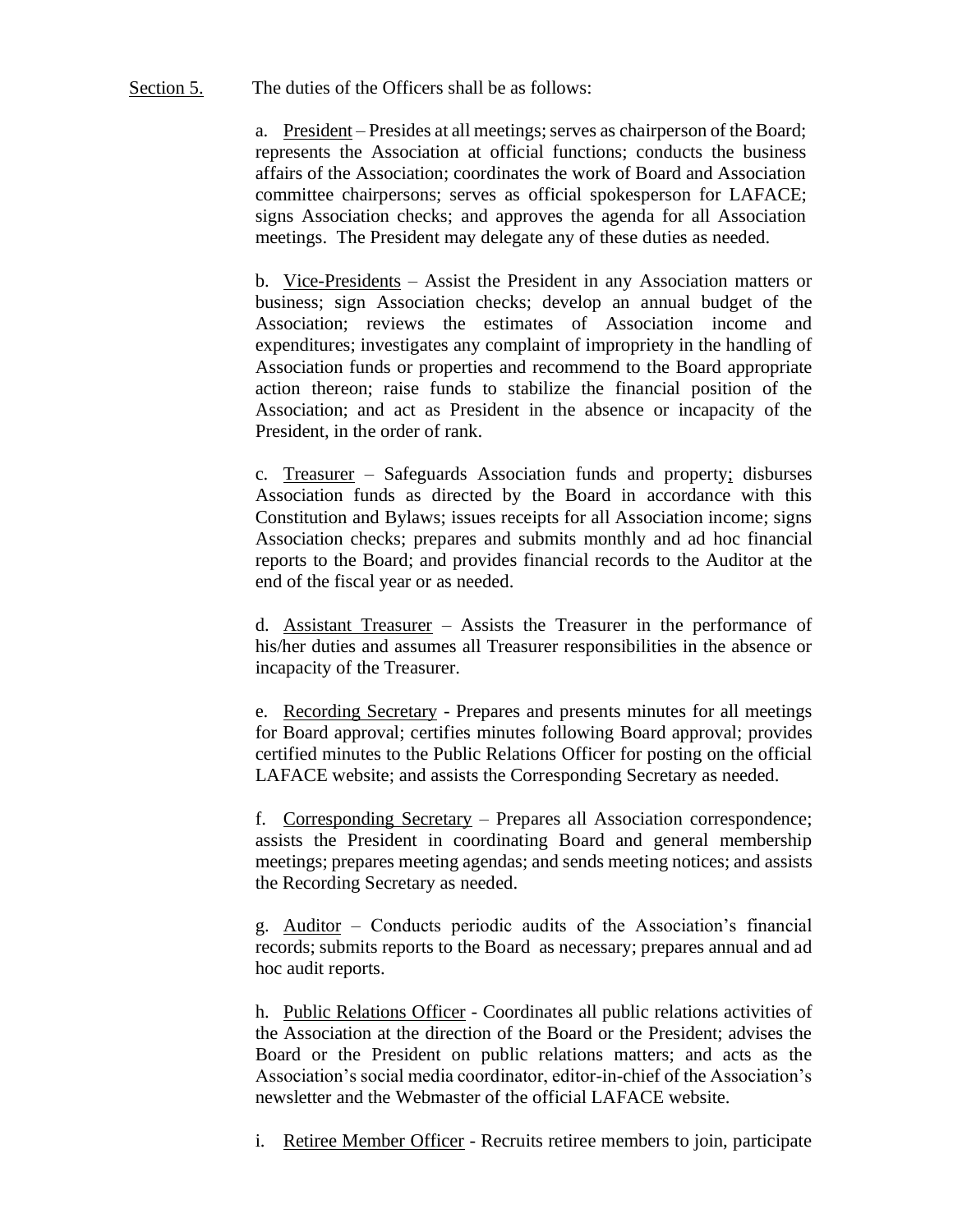and volunteer in any and all Association activities as necessary; and coordinate volunteer efforts for the interest of the Association members in areas of education, career promotion, mentorship, and knowledge transfer.

Section 6. In the event of an Officer's incapacity or conflict of interest, the Board may assign the duties and responsibilities to another Officer.

#### **ARTICLE VIII: Committees**

Section 1. The Association shall have the following Committees and their duties:

a. Membership Committee – Undertakes membership drive to recruit qualified individuals to join the Association; prepares membership application forms; processes applications for membership and recommends to the Board action thereon; maintains an up-to-date directory of members.

b. Election Committee – Establishes or revises election procedures subject to the approval of the Board; presents a slate of qualified nominees; and conducts the elections, including the counting of votes and declaration of official winners.

- Section 2. The President, subject to the approval of the Board, shall create other committees as may be deemed necessary.
- Section 3. The President shall appoint the chairperson of each committee. The chairpersons shall appoint the members of their committees.

#### **ARTICLE IX: Board of Directors**

Section 1. The governing body of this Association shall be the Board. Section 2. The Board, through its Officers, shall carry out its duties in accordance with the laws of the the United States, the State of California and the City of Los Angeles, and in compliance with this Constitution and Bylaws. Section 3. The Board shall designate the bank(s) in which the Association funds shall be deposited. Section 4. The Board shall approve the disposition of the Association funds and properties. Section 5. Every Board action must be authorized by a majority vote of the Officers present at the meeting where the action is taken, according to the rules and procedures established by the Board. Any action taken by the Board through emails or other electronic means must be authorized by the majority vote of all Officers. Every action shall be recorded in the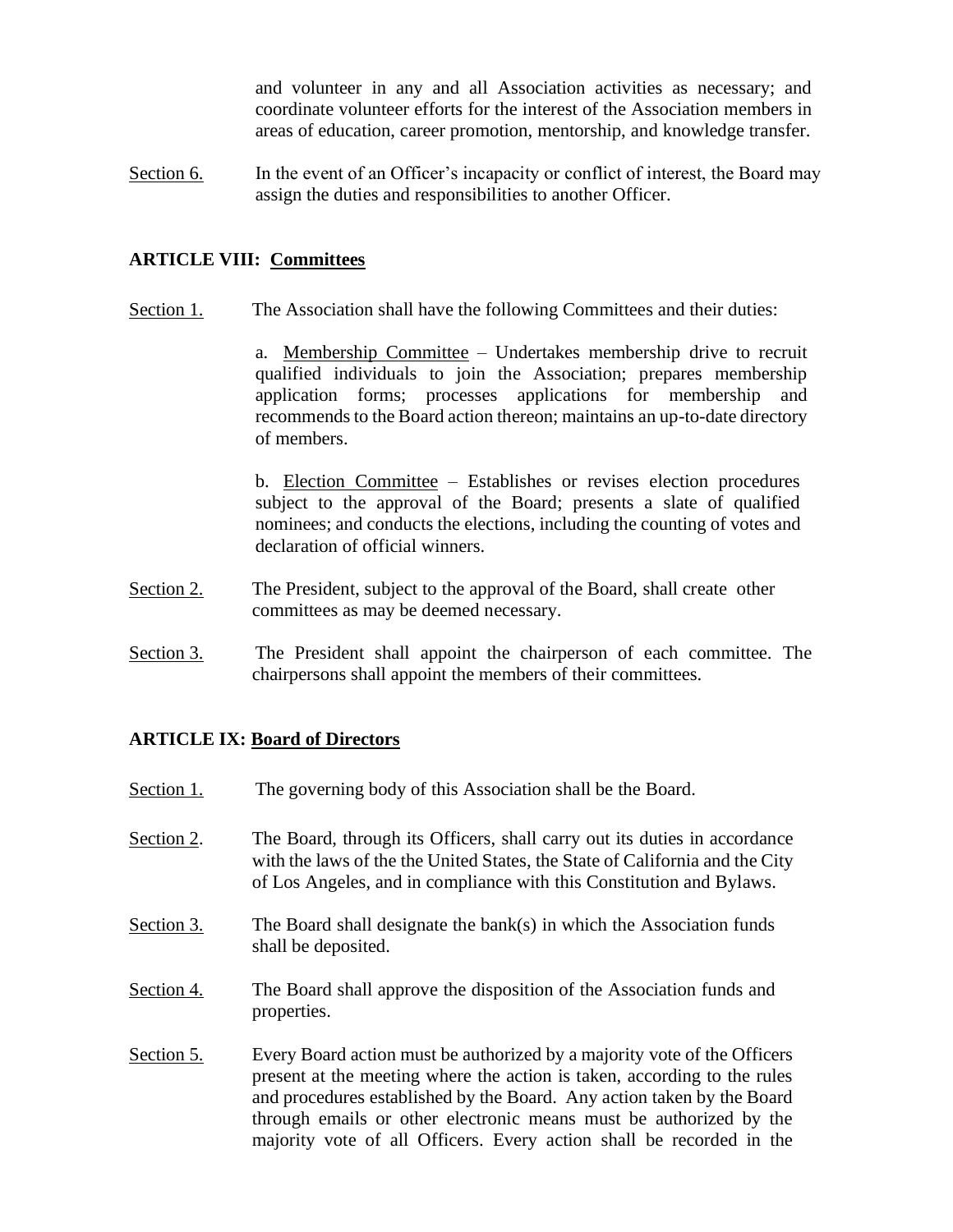minutes or documented.

Section 6. The Board shall adopt rules and regulations for the proper administration of its duties, as needed.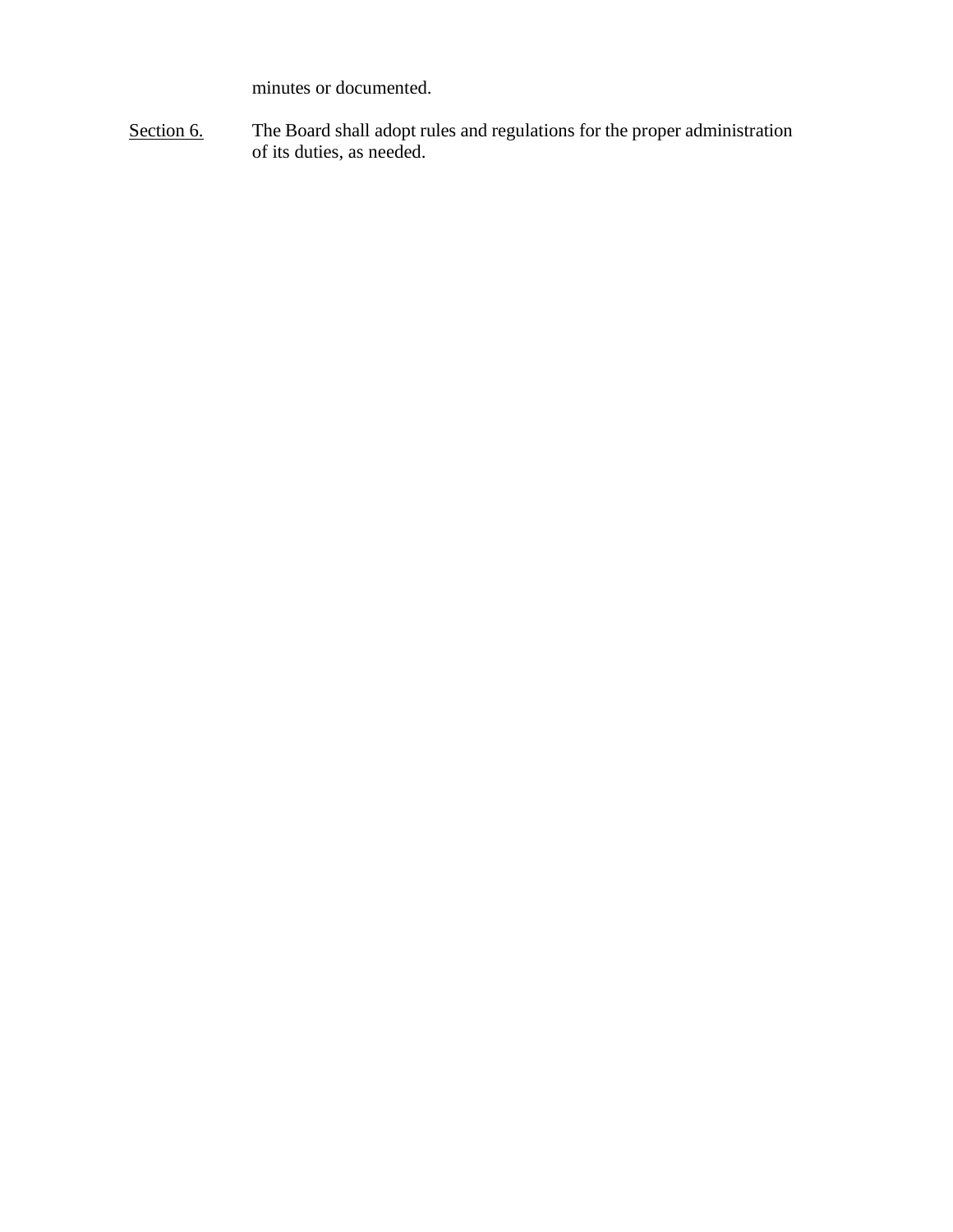### **ARTICLE X: Election of Officers**

- Section 1. Election of Officers shall be held no later than May of every evennumbered year, unless otherwise changed by the Board.
- Section 2. The term of office shall be for a period of two years, starting on July 1st of every even-numbered year.

Section 3. The Election Committee shall oversee the nomination of candidates and the election process in accordance with procedures adopted by the Board.

- Section 4. The Election Committee shall prepare a slate of candidates to be presented to the Members in Good Standing. To qualify for office, each candidate must have been a Member in Good Standing for at least six months prior to the date of the election.
- Section 5. Voting by proxy shall not be allowed.
- Section 6. The election shall be by submission of ballots by Regular Members in Good Standing.
- Section 7. The candidate who receives the highest number of votes for each office shall be declared the winner. For offices of Vice Presidents, the candidate receiving the highest number of votes shall be the First Vice President; the candidate receiving the second highest number of votes shall be the Second Vice President; and the candidate receiving the third highest number of votes shall be the Third Vice President. In the event of a tie, the candidate with the earliest nomination date shall be declared the winner.
- Section 8. If an office is vacant for any reason, the Board shall appoint a successor to serve out the remainder of the term.

#### **ARTICLE XI: Meetings**

- Section 1. Board meetings shall be held monthly or as determined by the Board. Special meetings may also be held as needed and requested by the Board. Any Officer of the Board who has a total of three (3) or more unexcused absences during any calendar year may be expelled from the Board by a two-thirds (⅔) majority vote of the entire Board.
- Section 2. A quorum of the Board shall be the majority of all Officers.

Section 3. General membership meetings shall include all members and shall be held at least twice a year.